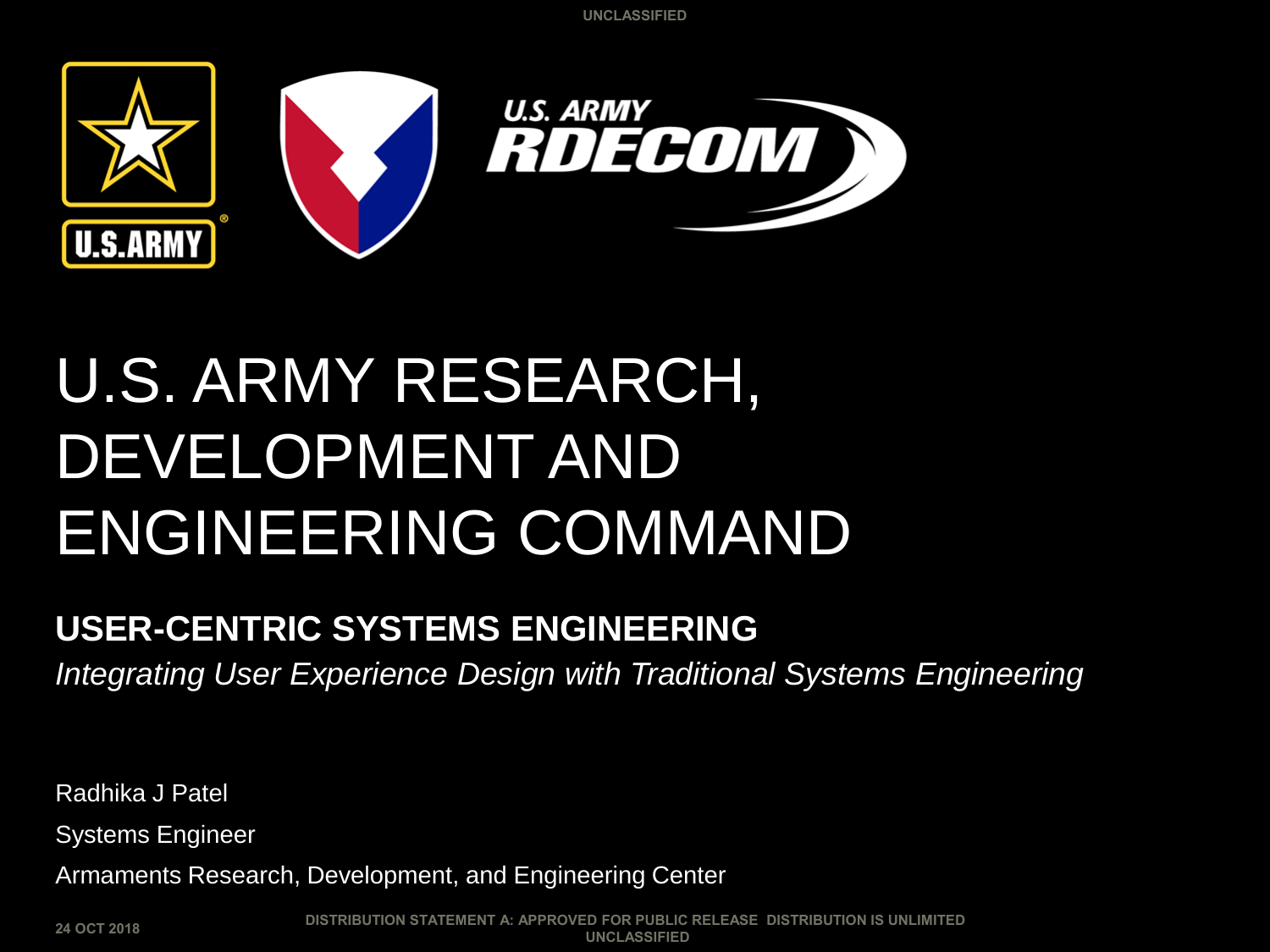

do, and so users usually will respond with opinions rather than what's **ANALYSIS** *"…engineers usually ask the user to predict behavior, which is difficult to technically and operationally important"* 

> **IMPLEMENTATION** David Travis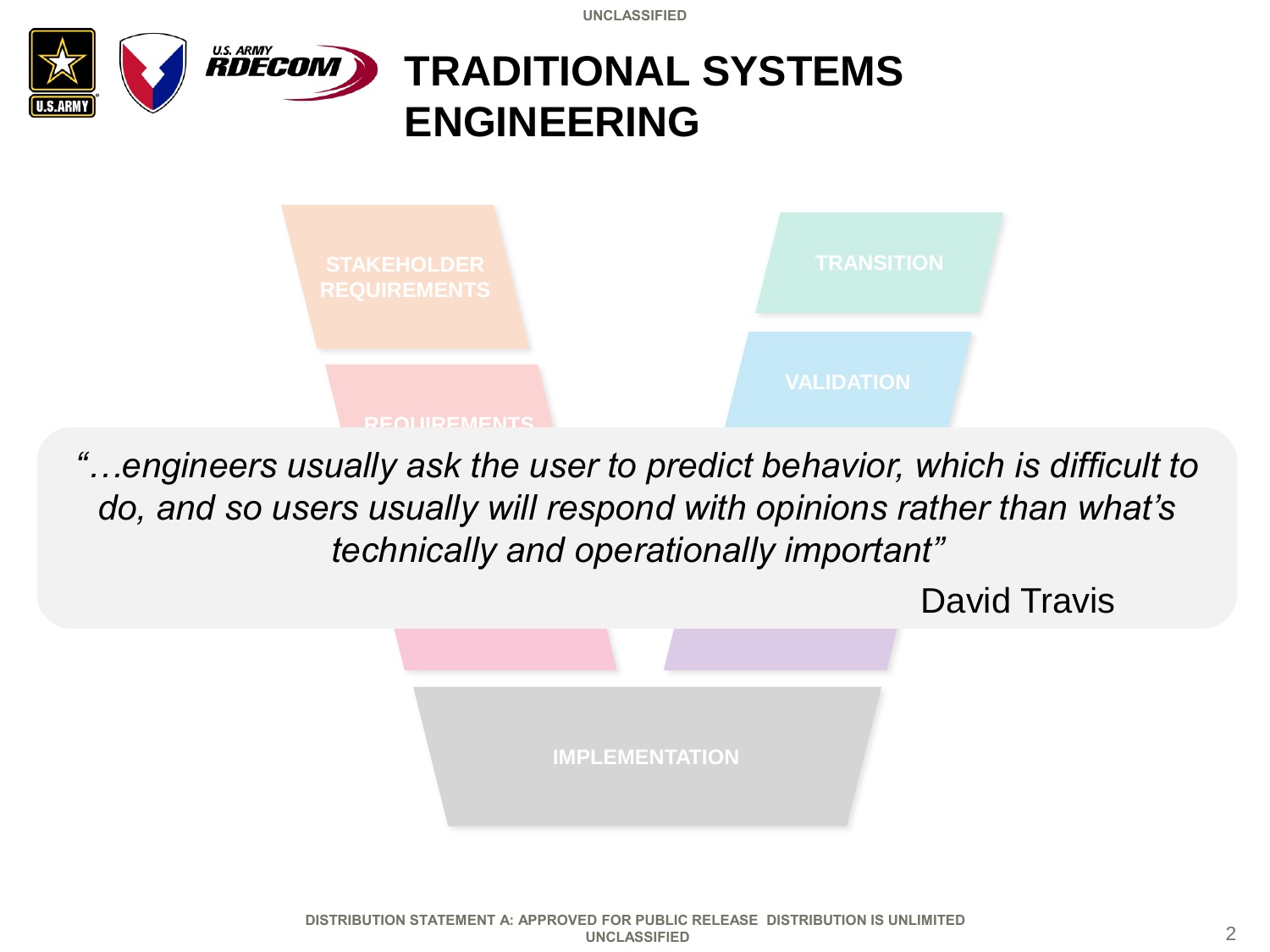



UX Design is the discipline that focuses on enhancing user satisfaction with a product by improving the usability, accessibility, and pleasure provided in the interaction with the product.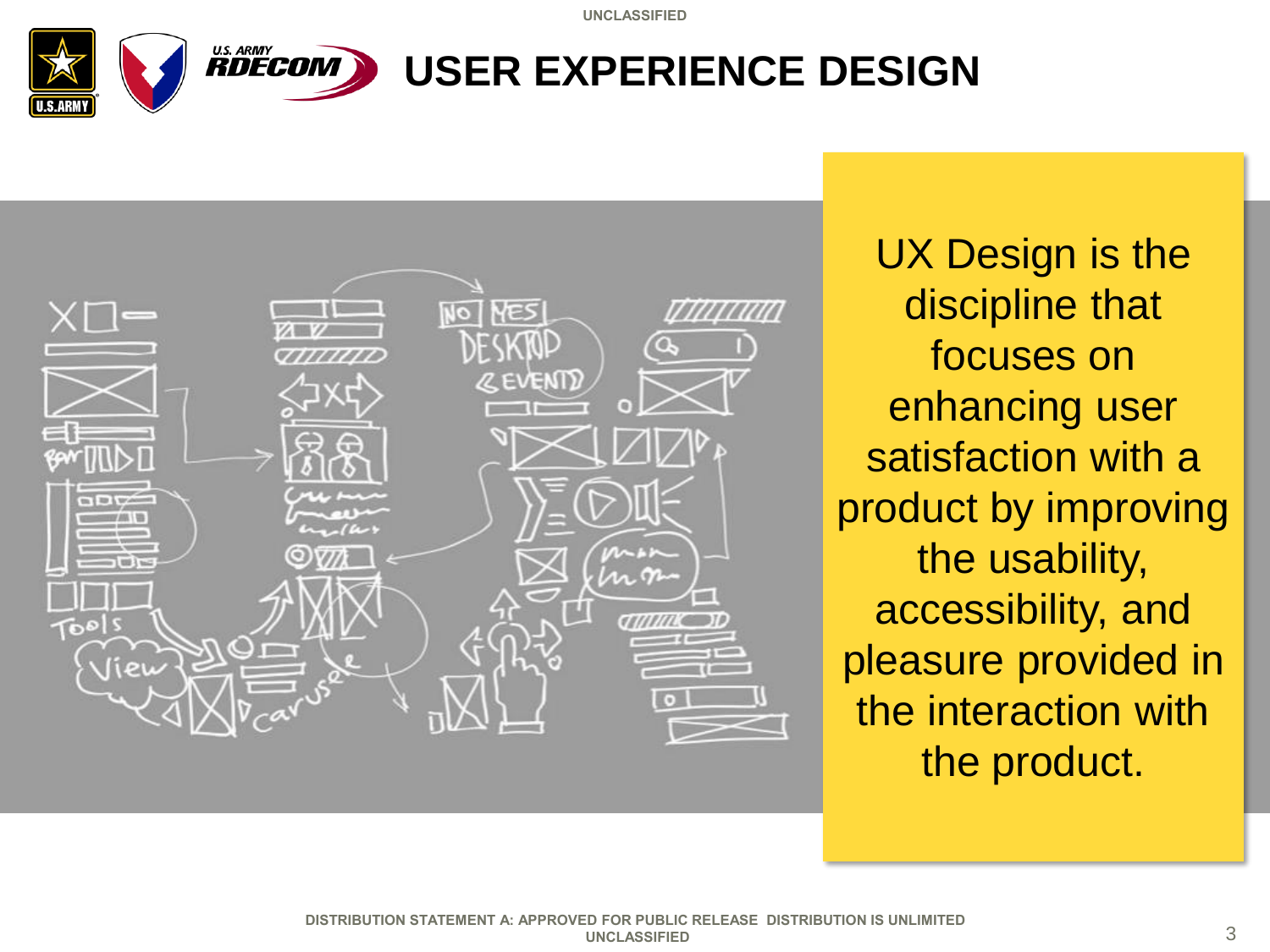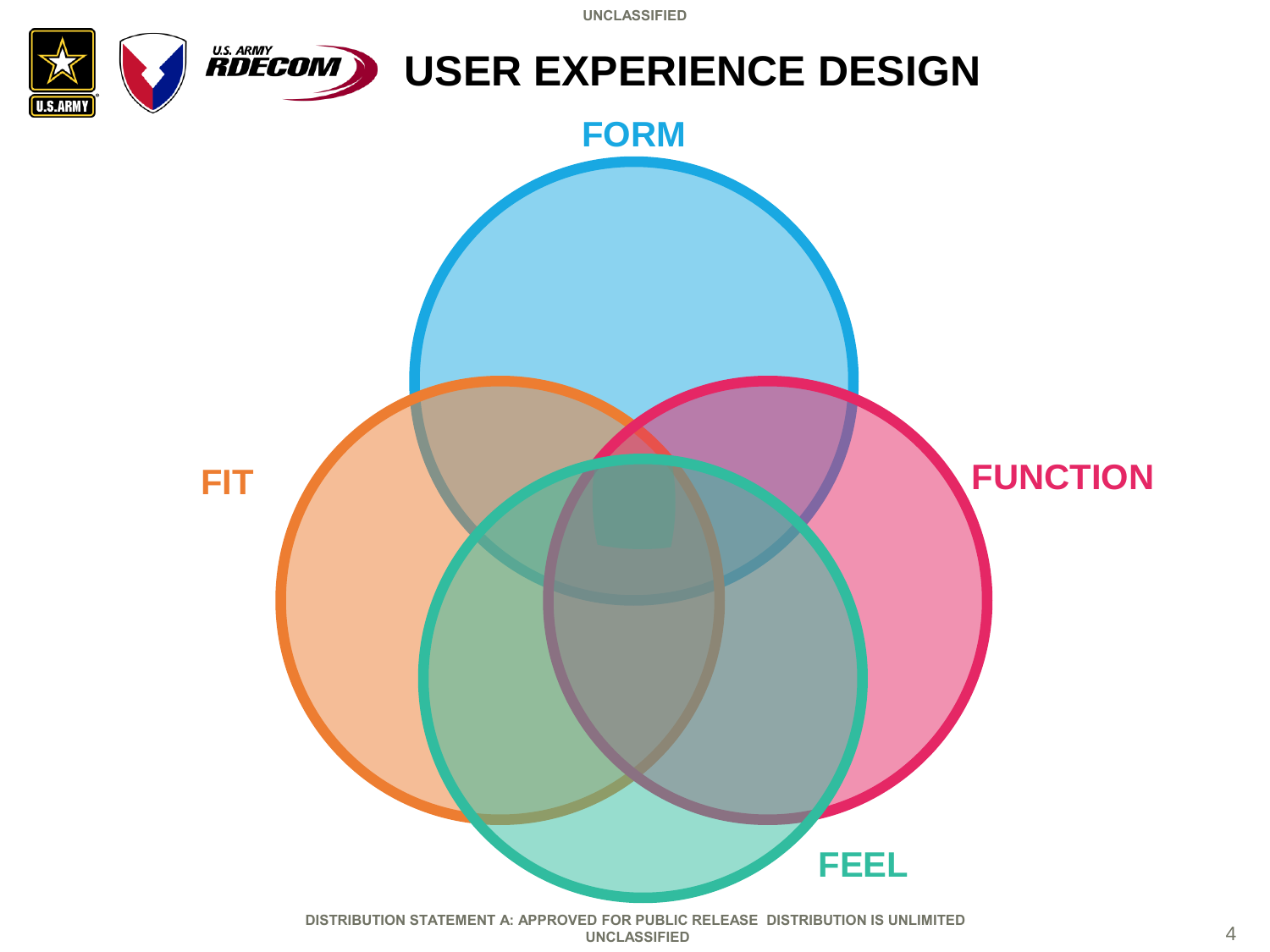

**''**

### **An engineer and a user's idea of 'functional' is very different.**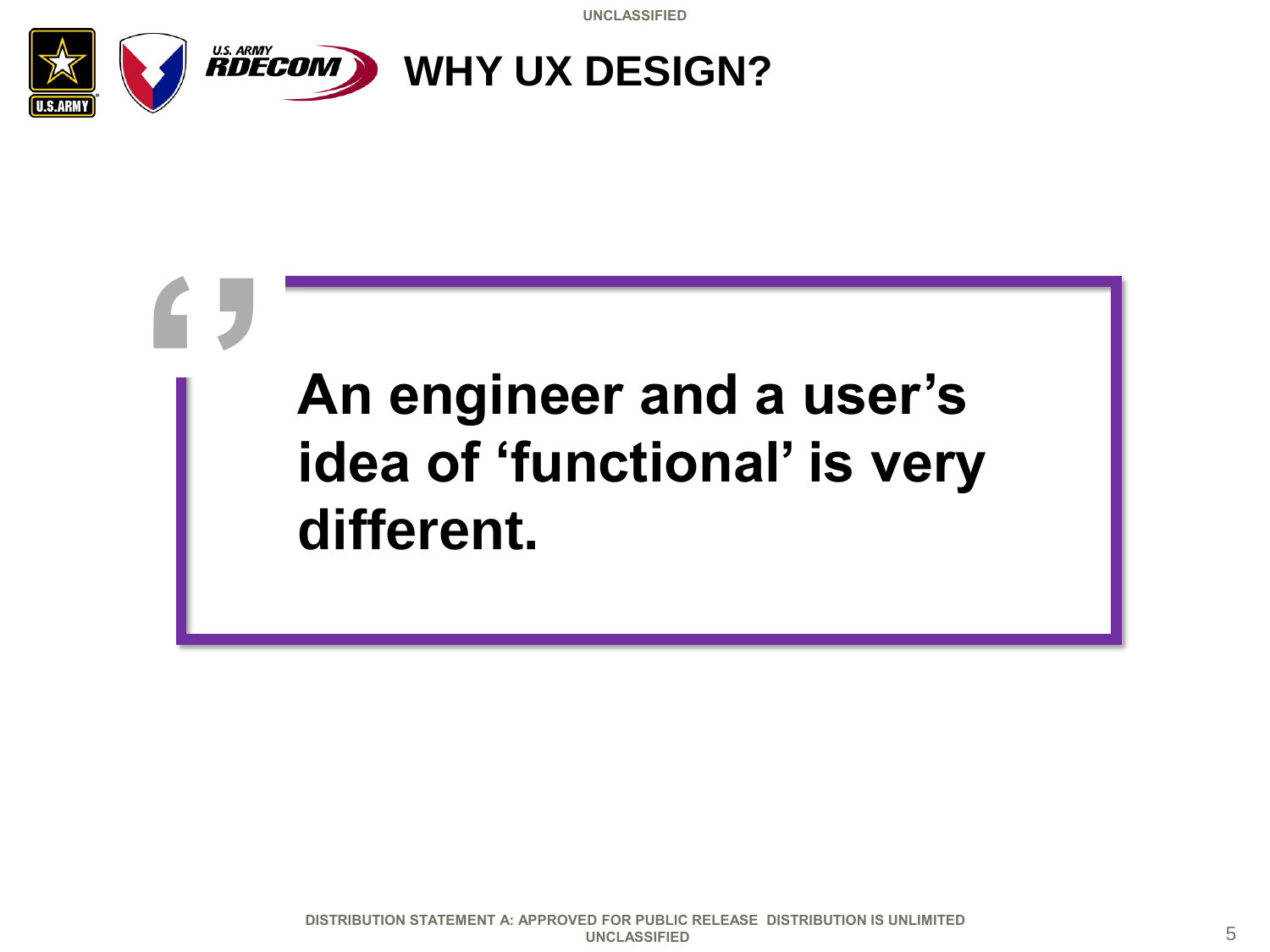

**''**

### **Technical performance is undercut by poor user experience in operating the system.**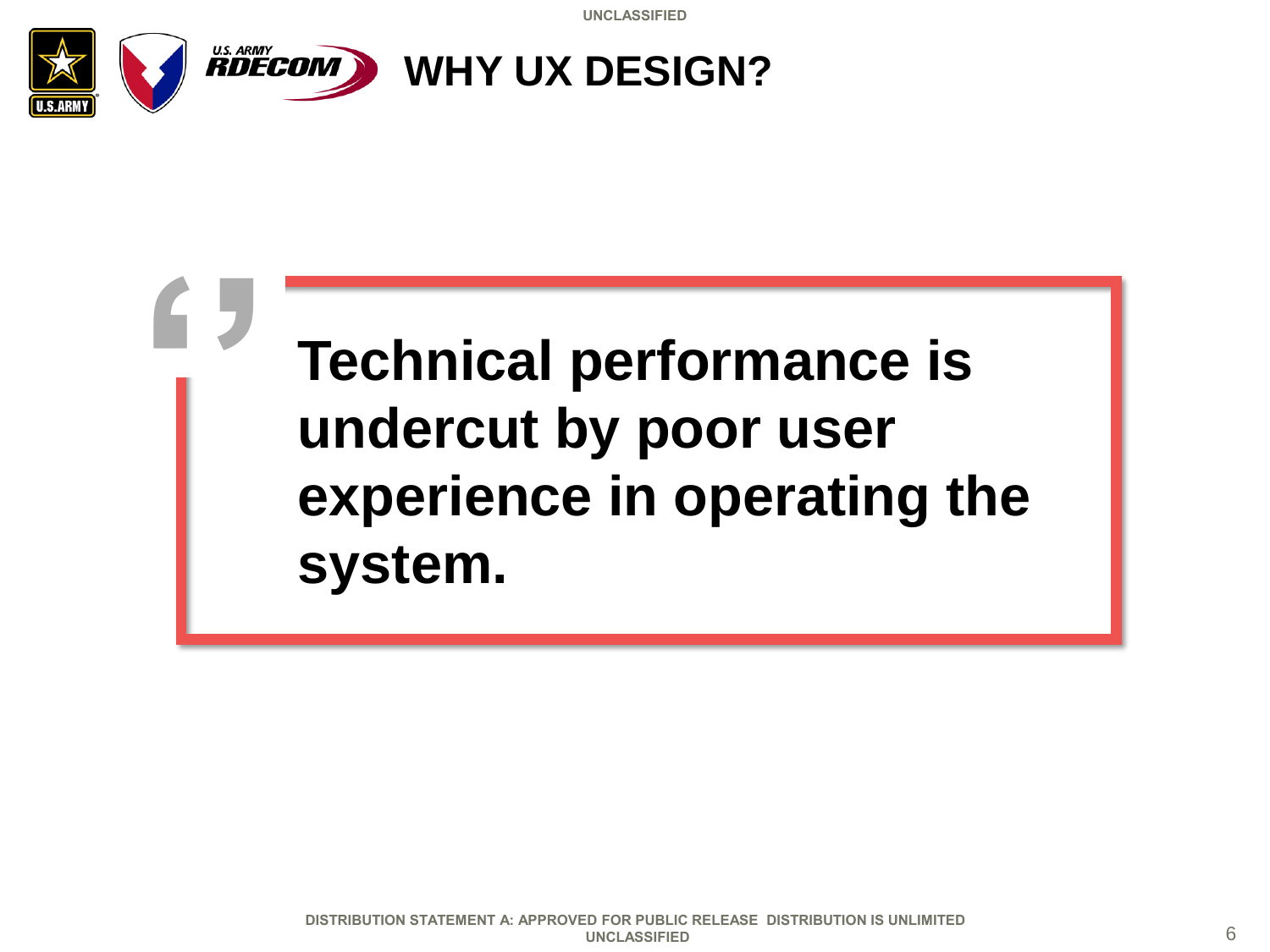

**''**

### **System usability contributes to user confidence just as much as system performance.**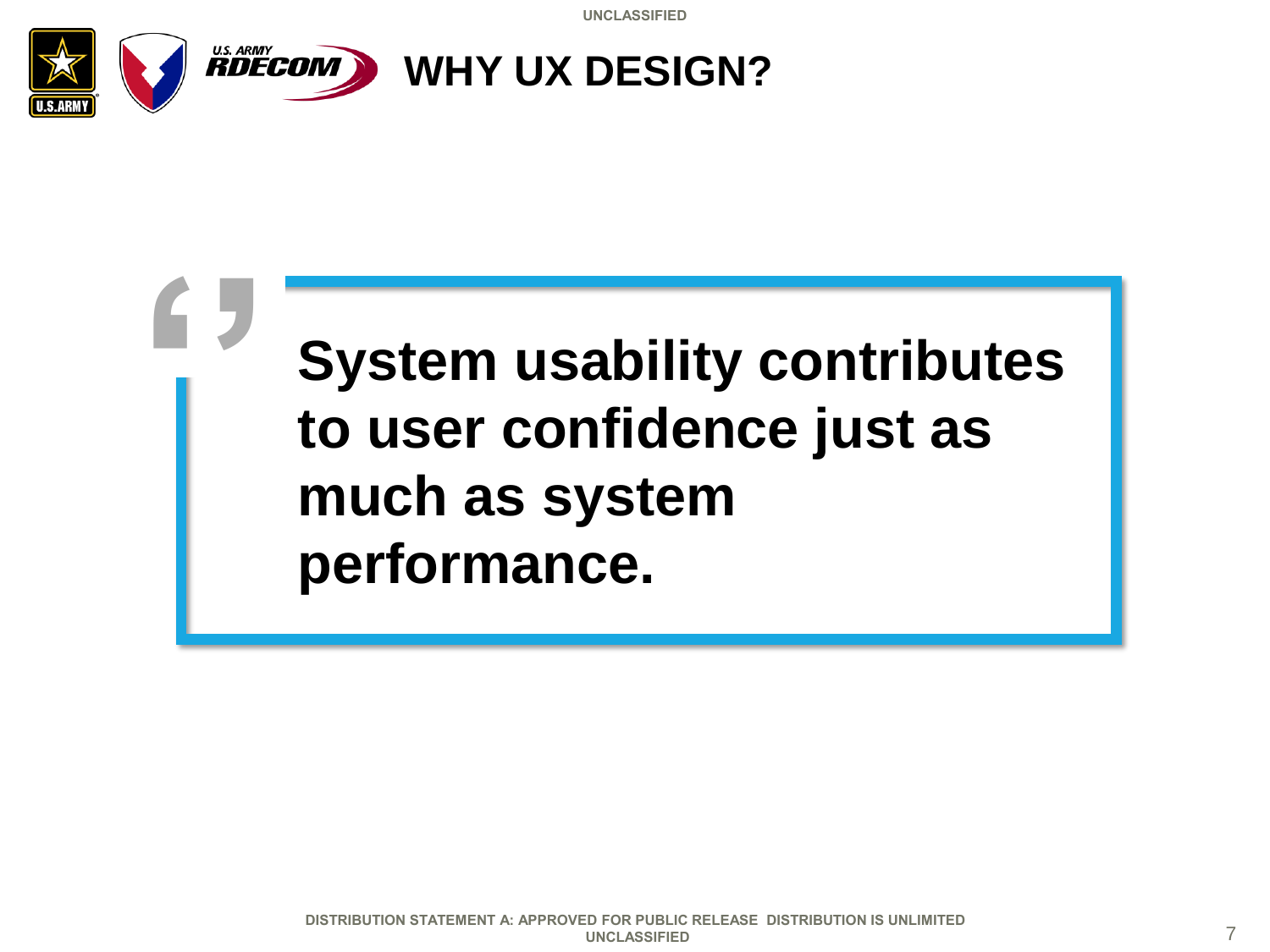

## **Intuitive systems are safer systems. ''**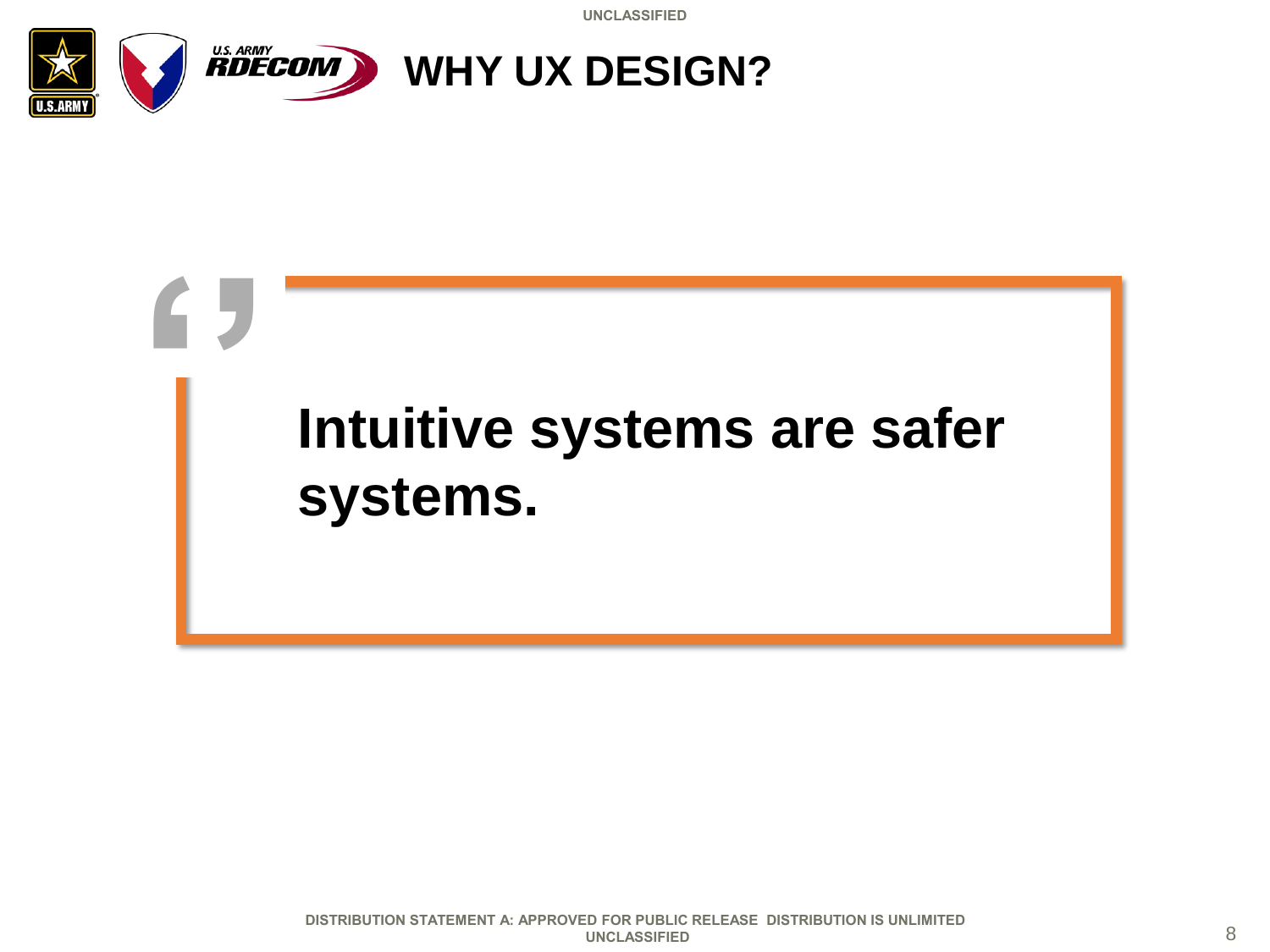

**''**

## **Necessity is the mother of invention.**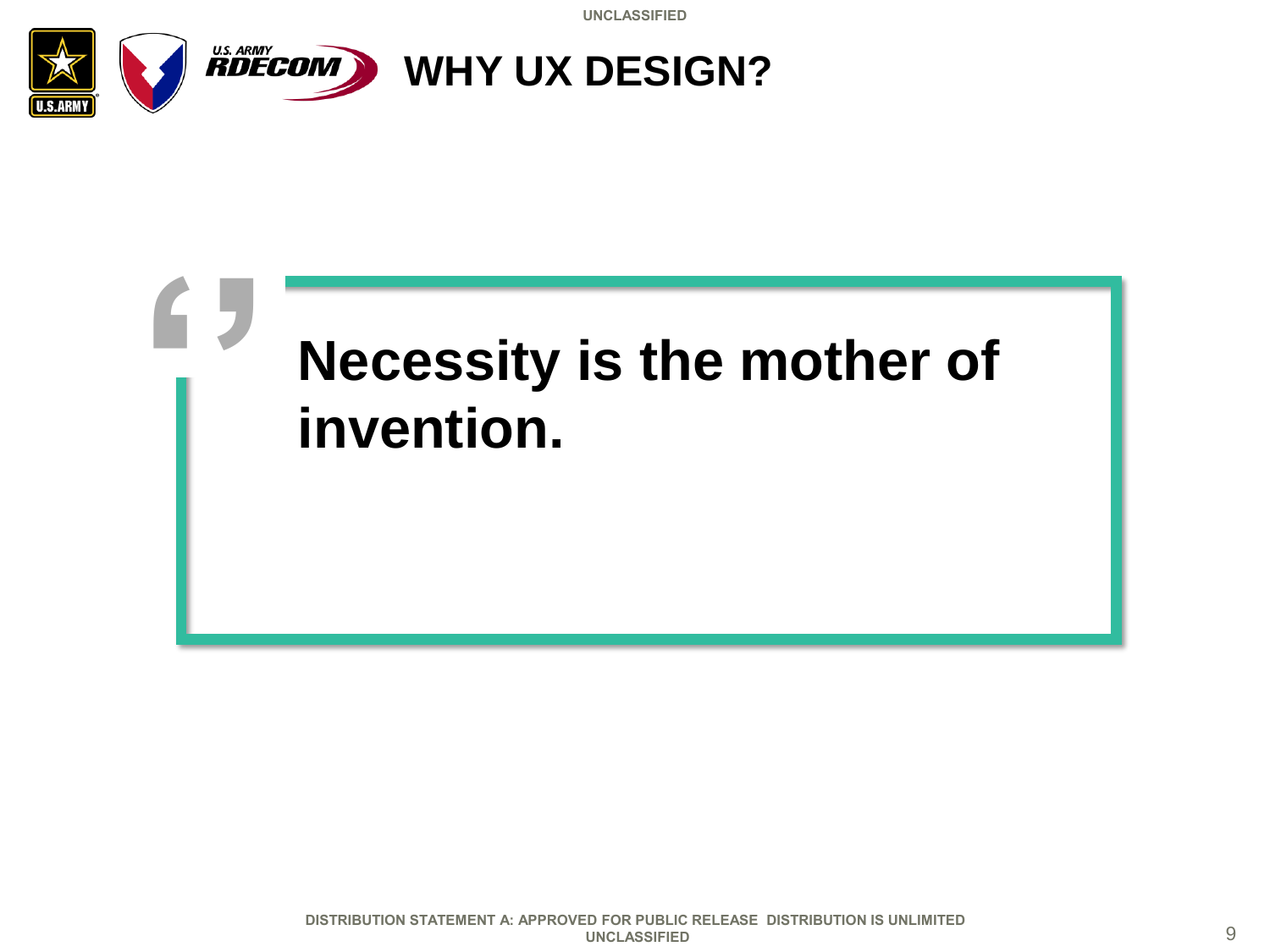

**''**

### **Necessity is the mother of invention repurposed government furnished equipment.**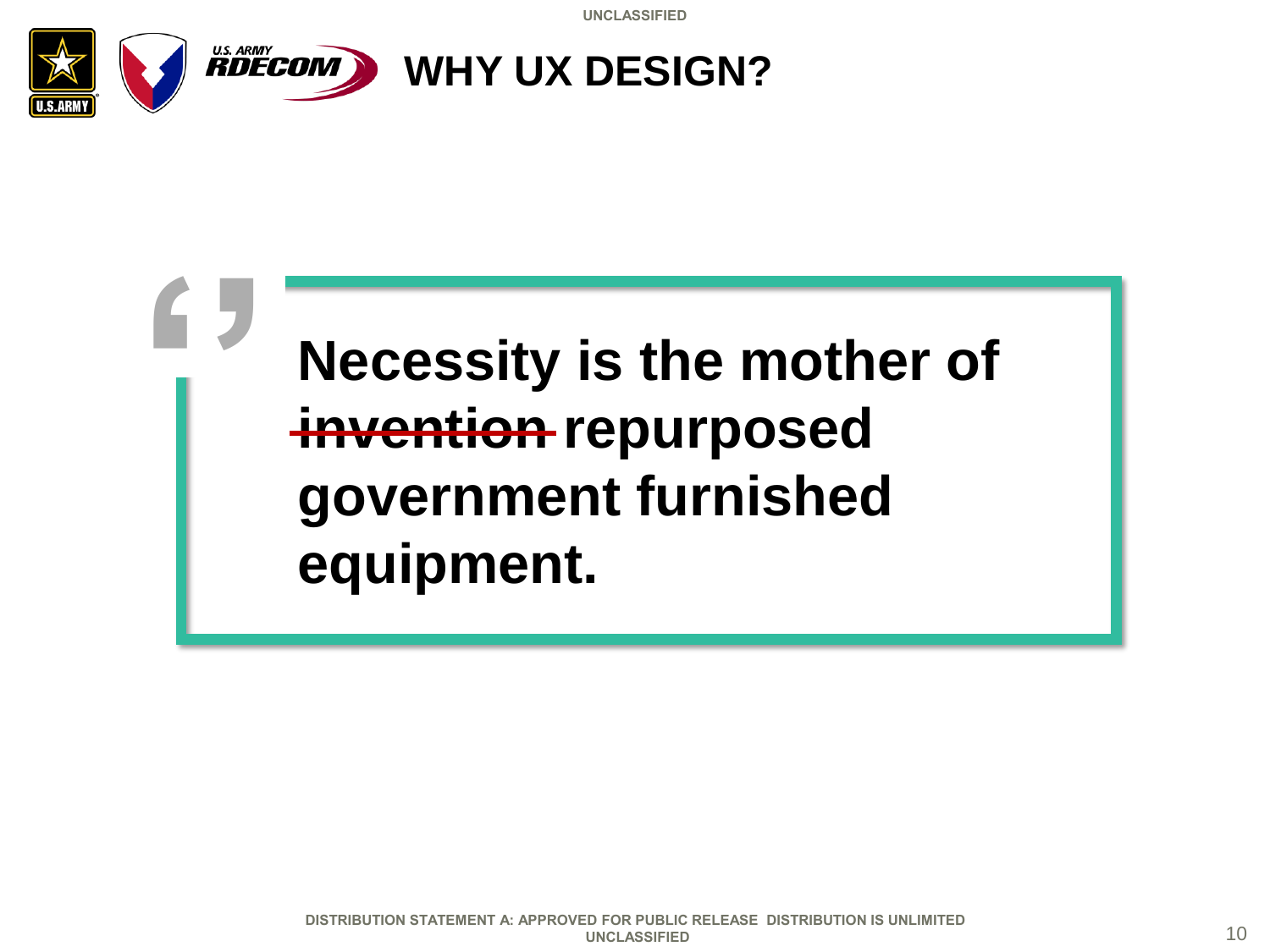

**''**

### **The future warfighter will be accustomed to elegant UX Design seen in consumer products.**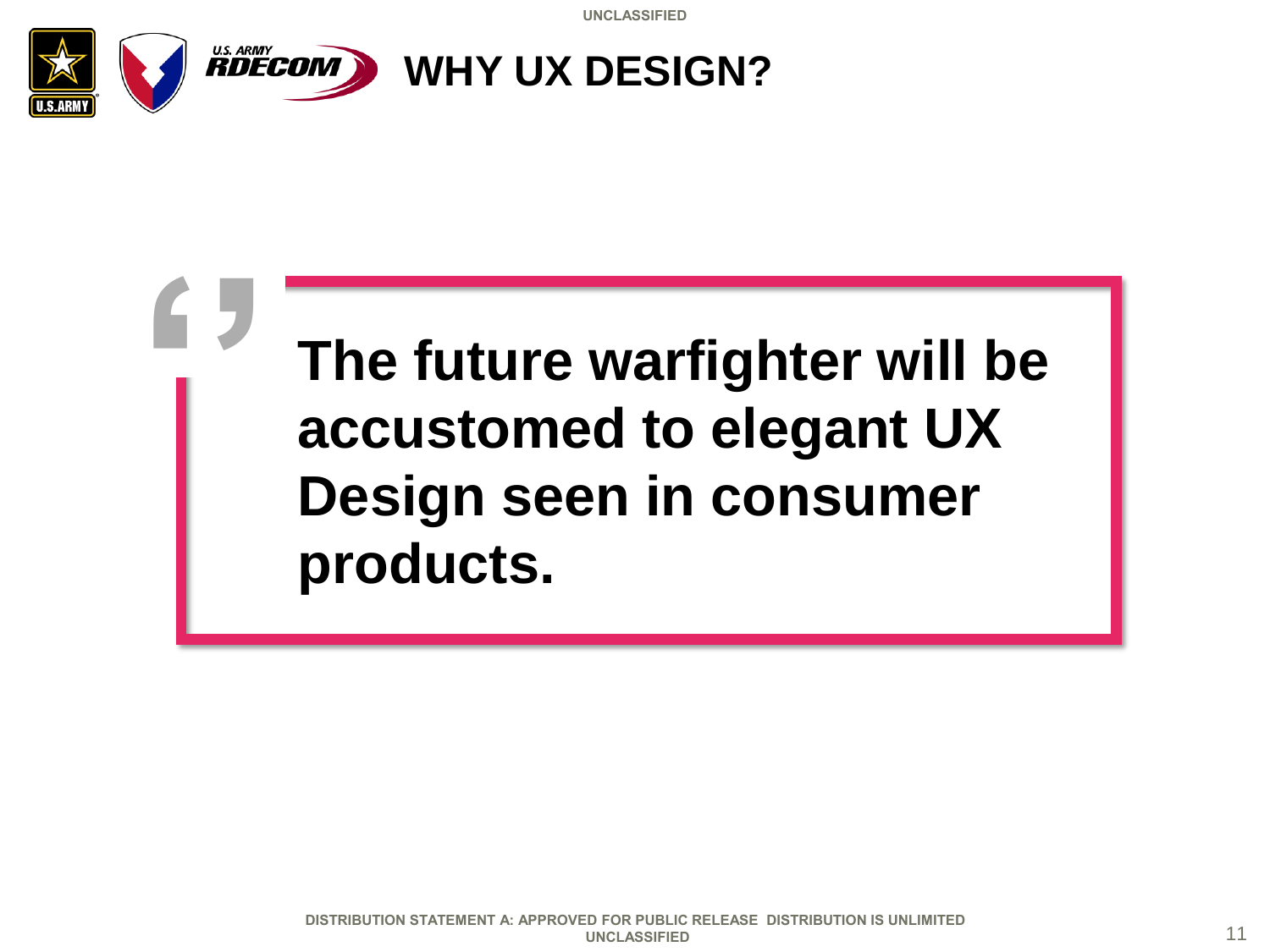

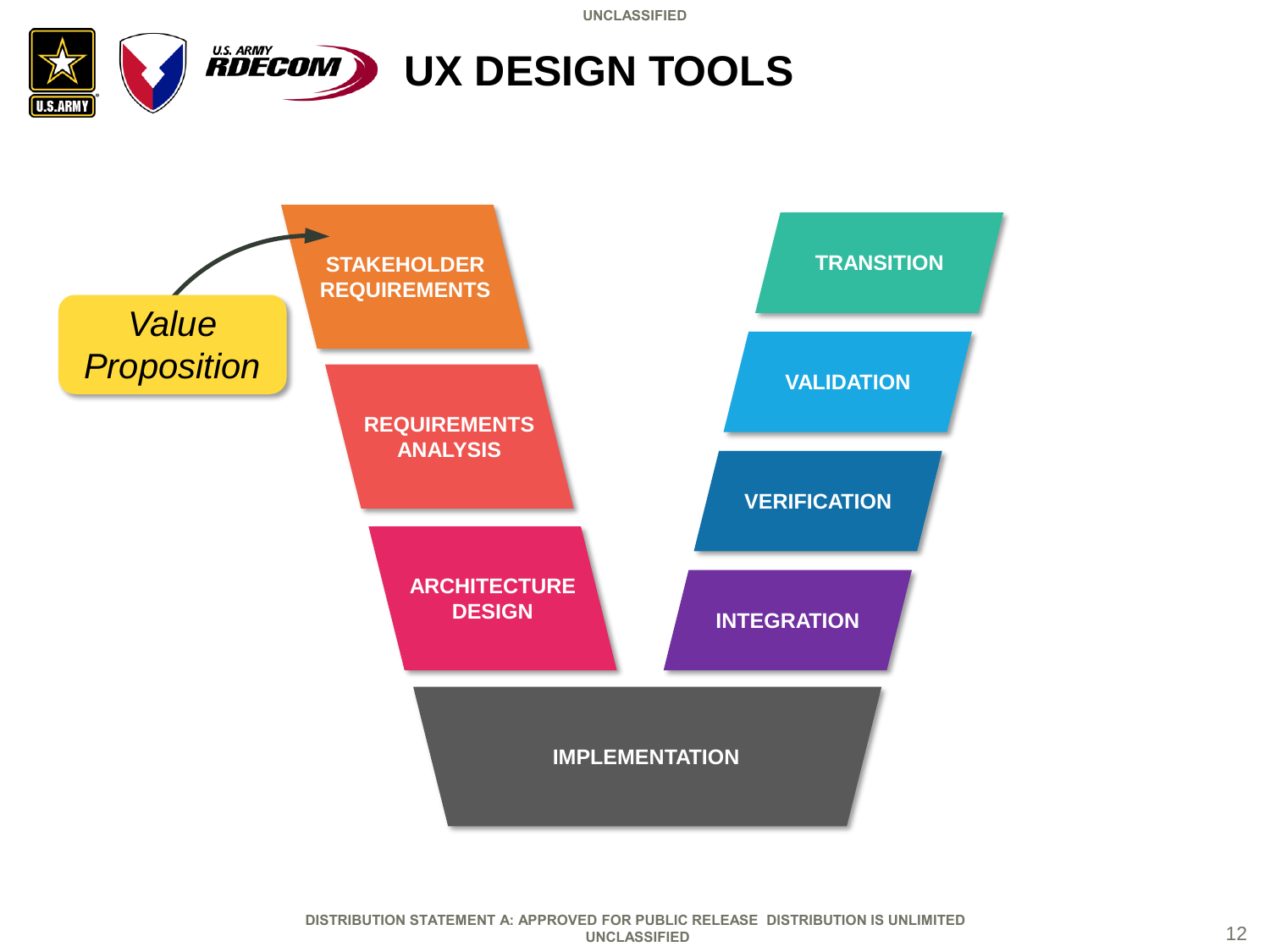

A value proposition a description of the value the system will deliver to the customer, and the canvas helps break down what the need is and what the system should be, where it will be used, and who it is being designed to serve.

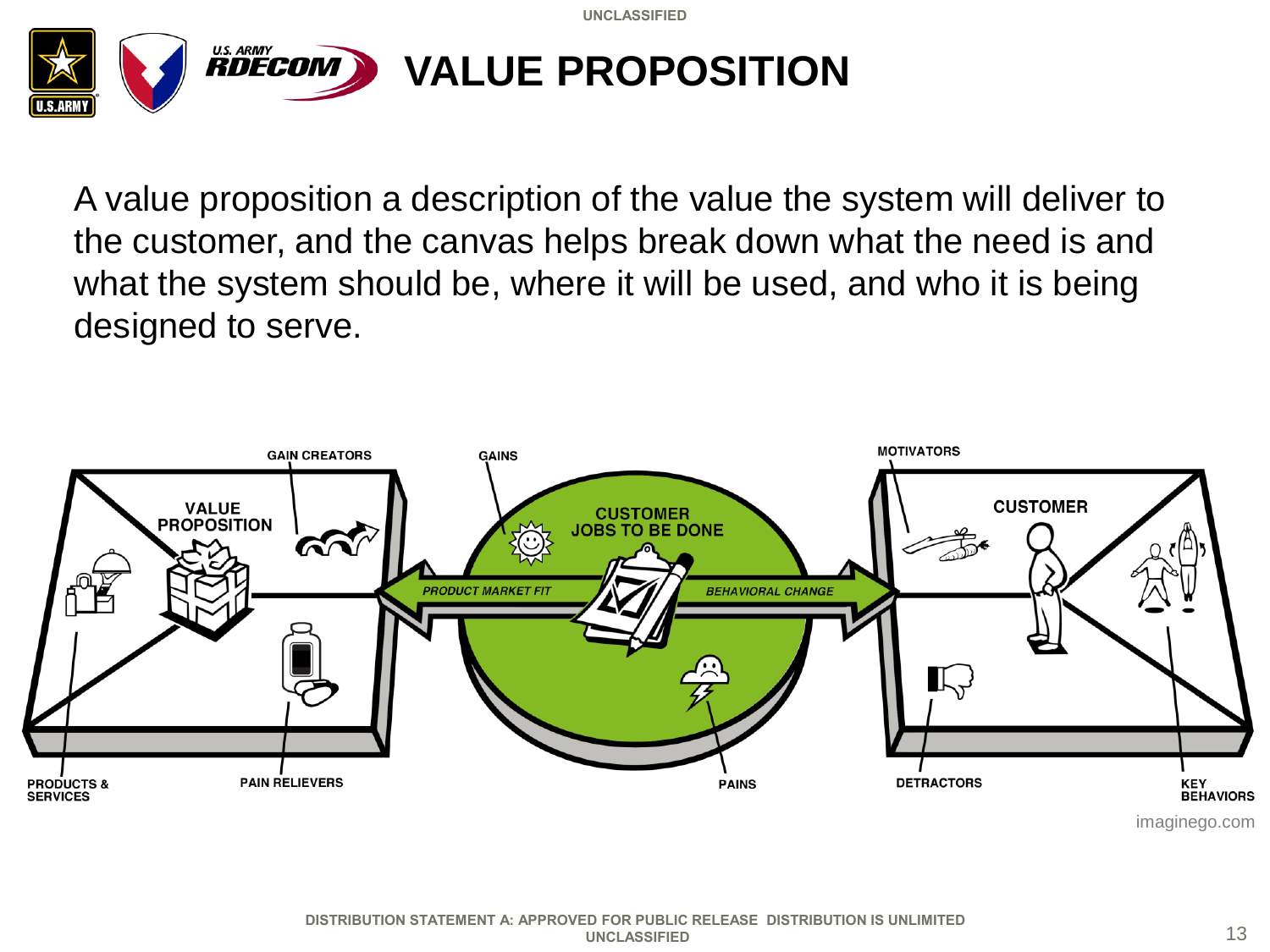

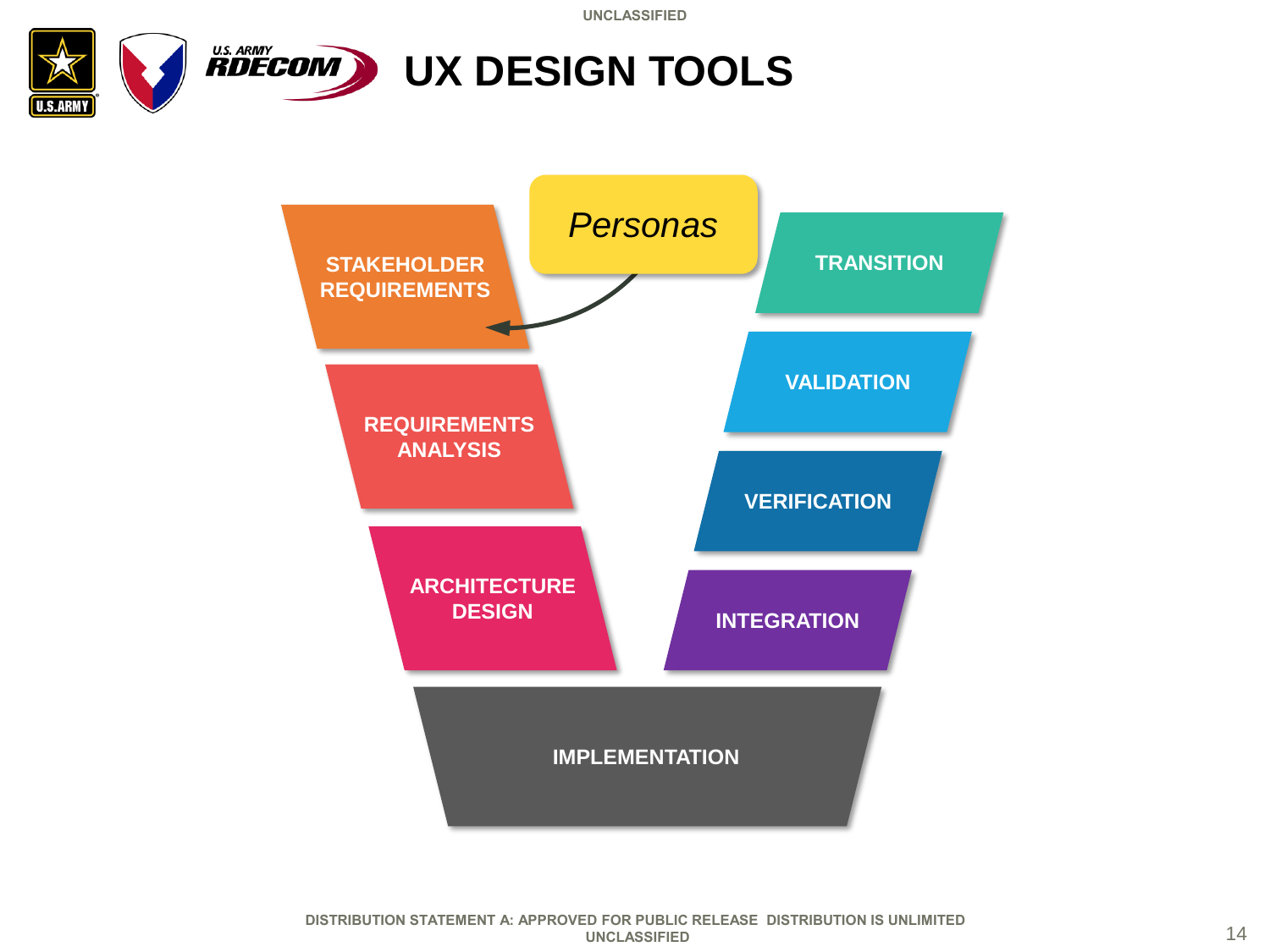

A persona is a representation of a user that incorporates the user's goals, needs, and interests and is best based on actual research and observation of users.

| AGE 26<br><b>OCCUPATION</b> Software Developer<br>STATUS Single<br><b>LOCATION</b> San Jose, CA<br><b>TIER</b> Experiment Hacker<br>ARCHETYPE The Computer Nerd |        |           | <b>Motivations</b>                                                                                                                                                                                                | Personality               |            |
|-----------------------------------------------------------------------------------------------------------------------------------------------------------------|--------|-----------|-------------------------------------------------------------------------------------------------------------------------------------------------------------------------------------------------------------------|---------------------------|------------|
|                                                                                                                                                                 |        |           | incentive                                                                                                                                                                                                         | Extrovert                 | Introvert  |
|                                                                                                                                                                 |        |           | Fear                                                                                                                                                                                                              | Sensing                   | Intuition  |
|                                                                                                                                                                 |        |           | Achievement                                                                                                                                                                                                       |                           |            |
|                                                                                                                                                                 |        |           | Growth                                                                                                                                                                                                            | Thinking                  | Feeling    |
|                                                                                                                                                                 |        |           | Power                                                                                                                                                                                                             | Judging                   | Perceiving |
| Friendly                                                                                                                                                        | Clever | Go-Getter | Social                                                                                                                                                                                                            |                           |            |
|                                                                                                                                                                 |        |           | Goals                                                                                                                                                                                                             | Technology                |            |
|                                                                                                                                                                 |        |           | * To cut down on unhealthy eating and drinking habits                                                                                                                                                             | IT & Internet<br>Software |            |
|                                                                                                                                                                 |        |           | · To measure multiple aspects of life more scientifically                                                                                                                                                         |                           |            |
|                                                                                                                                                                 |        |           | · To set goals and see and make positive impacts on his life                                                                                                                                                      |                           |            |
|                                                                                                                                                                 |        |           | Frustrations                                                                                                                                                                                                      | Mobile Apps               |            |
|                                                                                                                                                                 |        |           | · Unfamiliar with wearable technology                                                                                                                                                                             | Social Networks           |            |
|                                                                                                                                                                 |        |           | · Saturated tracking market                                                                                                                                                                                       |                           |            |
|                                                                                                                                                                 |        |           | · Manual tracking is too time consuming                                                                                                                                                                           |                           |            |
|                                                                                                                                                                 |        |           |                                                                                                                                                                                                                   | <b>Brands</b>             |            |
|                                                                                                                                                                 |        |           | <b>Bio</b>                                                                                                                                                                                                        |                           |            |
|                                                                                                                                                                 |        |           | Aaron is a systems software developer, a "data junkie" and for the<br>past couple years, has been very interested in tracking aspects of his<br>health and performance. Aaron wants to track his mood, happiness, |                           |            |

xtensio.com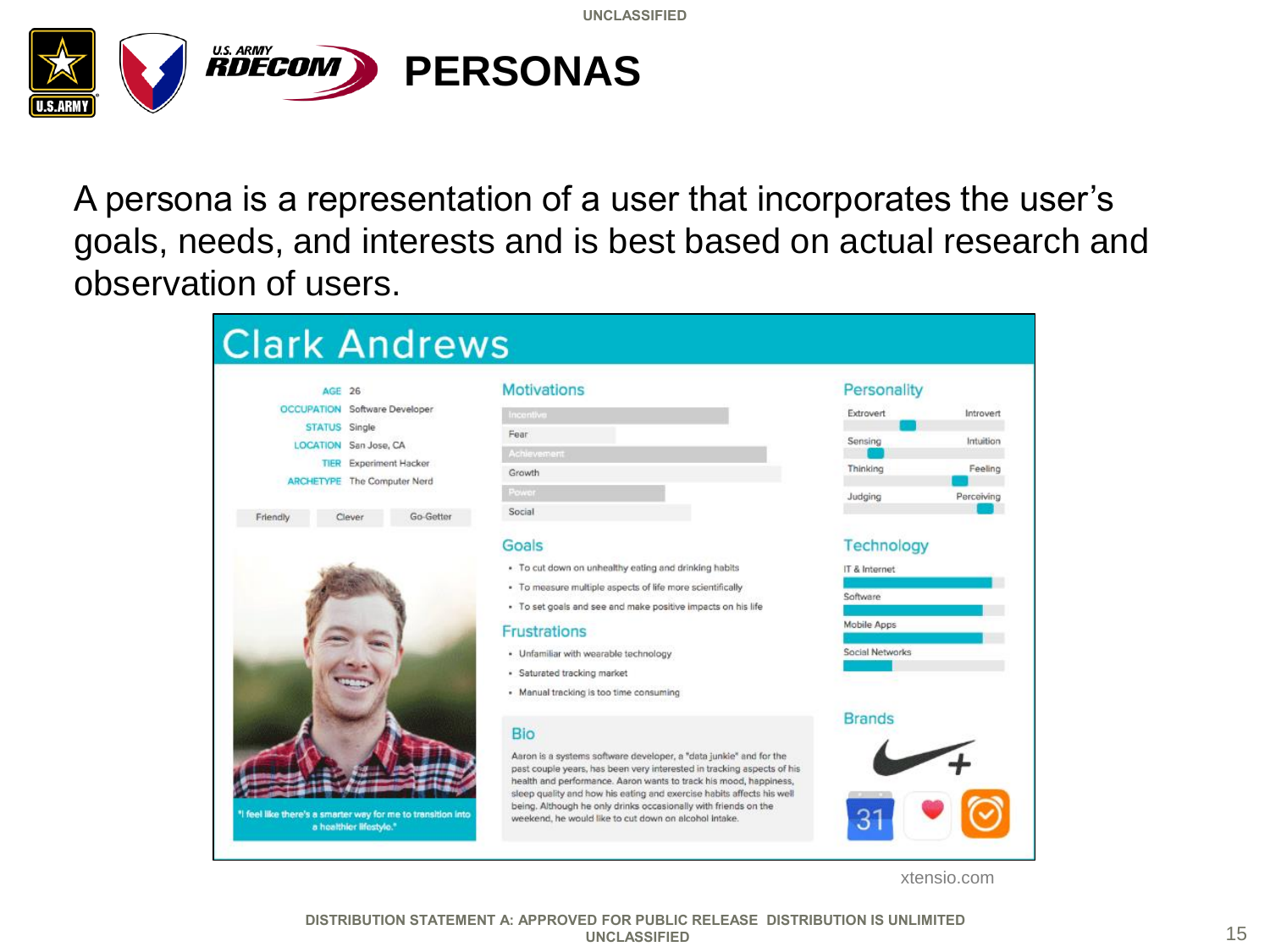

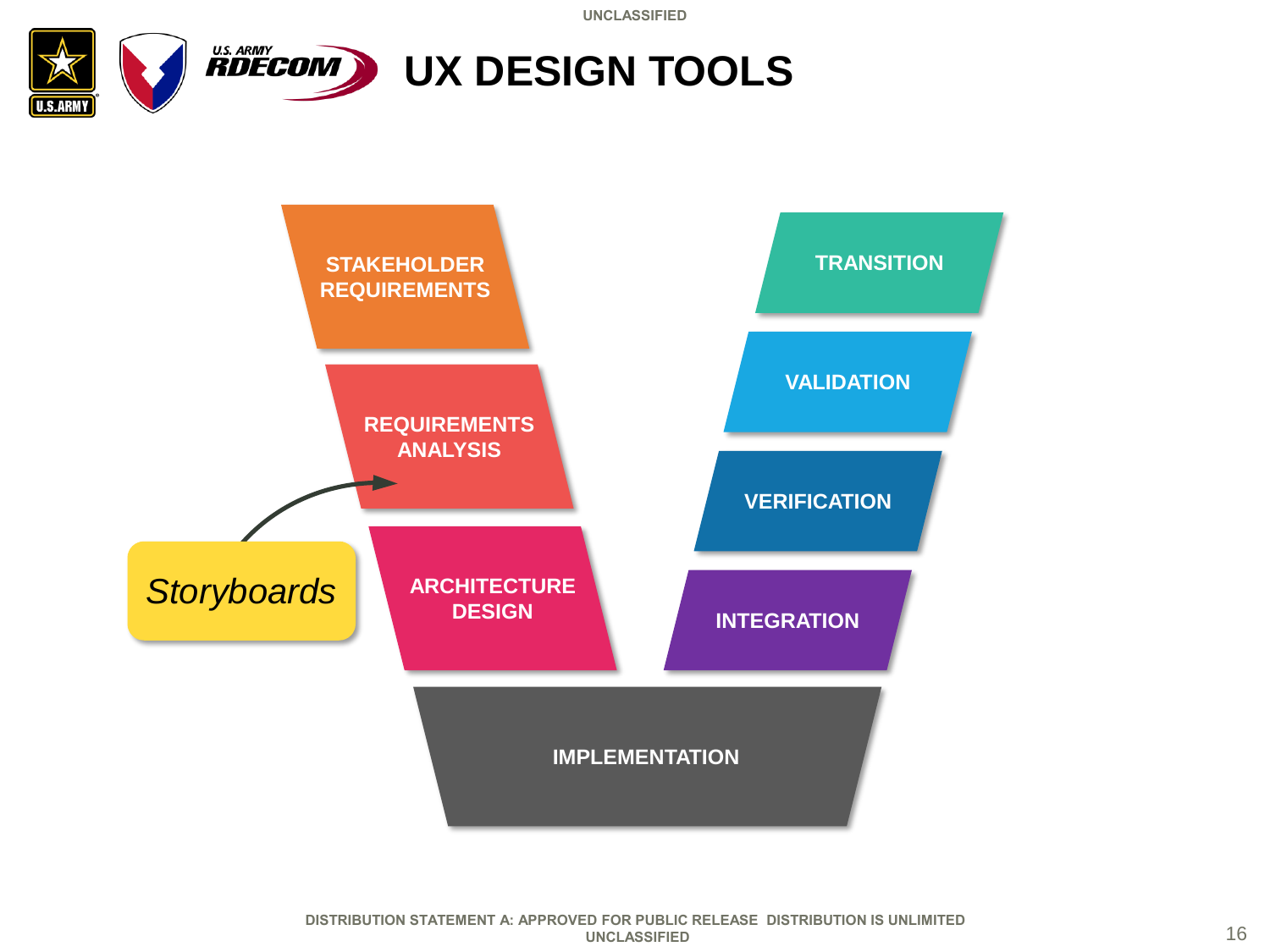



A storyboard is visual tool to explore a user's interaction and experience with a product, which often looks like a comic strip for how a person would use a product in the intended environment and how he/she might feel or react throughout the process.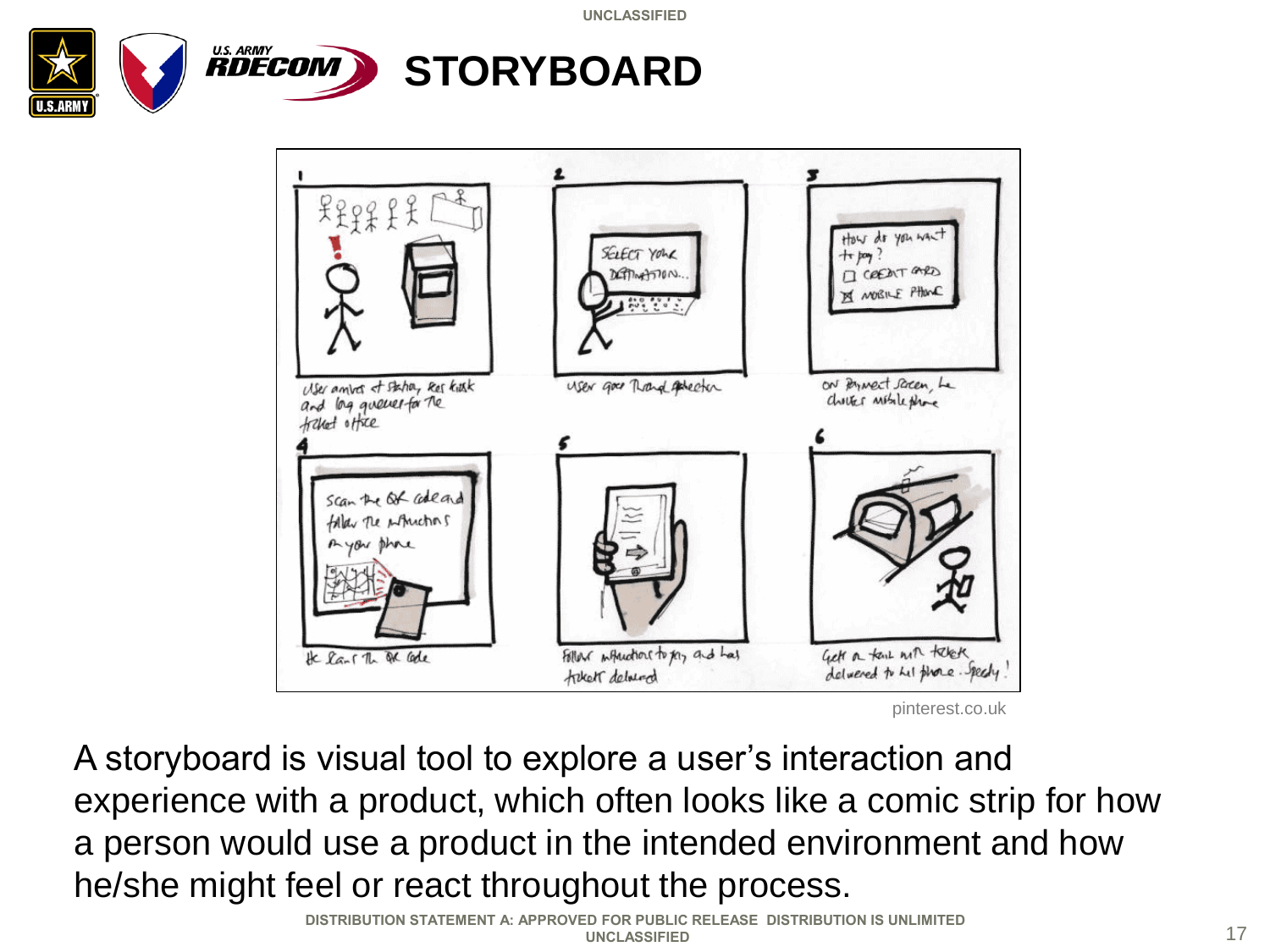

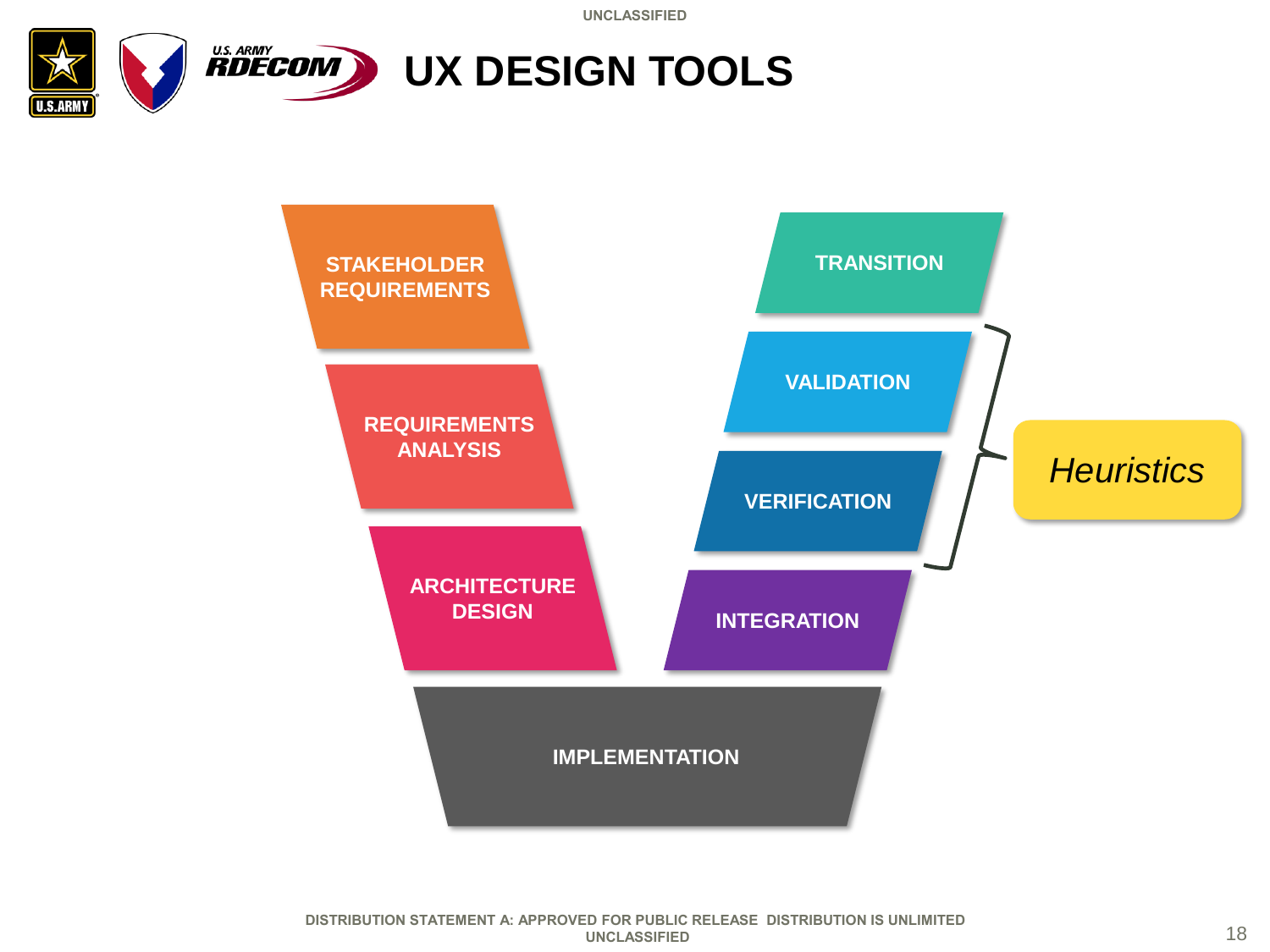

Heuristic Analysis is an evaluation of how 'user-friendly' a product is and it is usually conducted by usability subject matter experts.



Nielsen, 1994a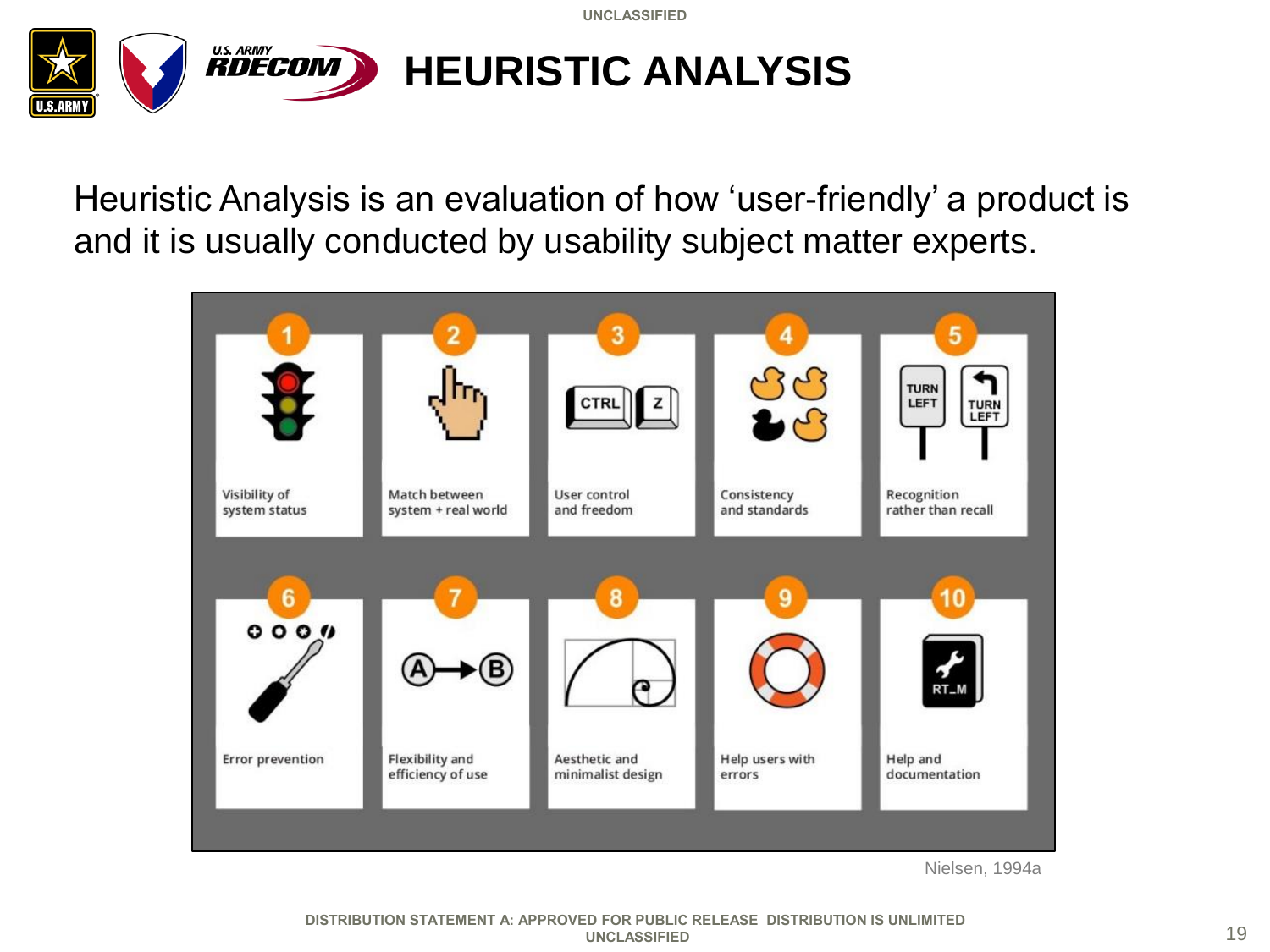

#### UX Design Toolset is geared towards Software-Intensive Products

The Government lacks a burning platform

Systems Engineers would need to play the UX Designer Role

**If you think good design is expensive, you should look at the cost of bad design. Ralf Speth**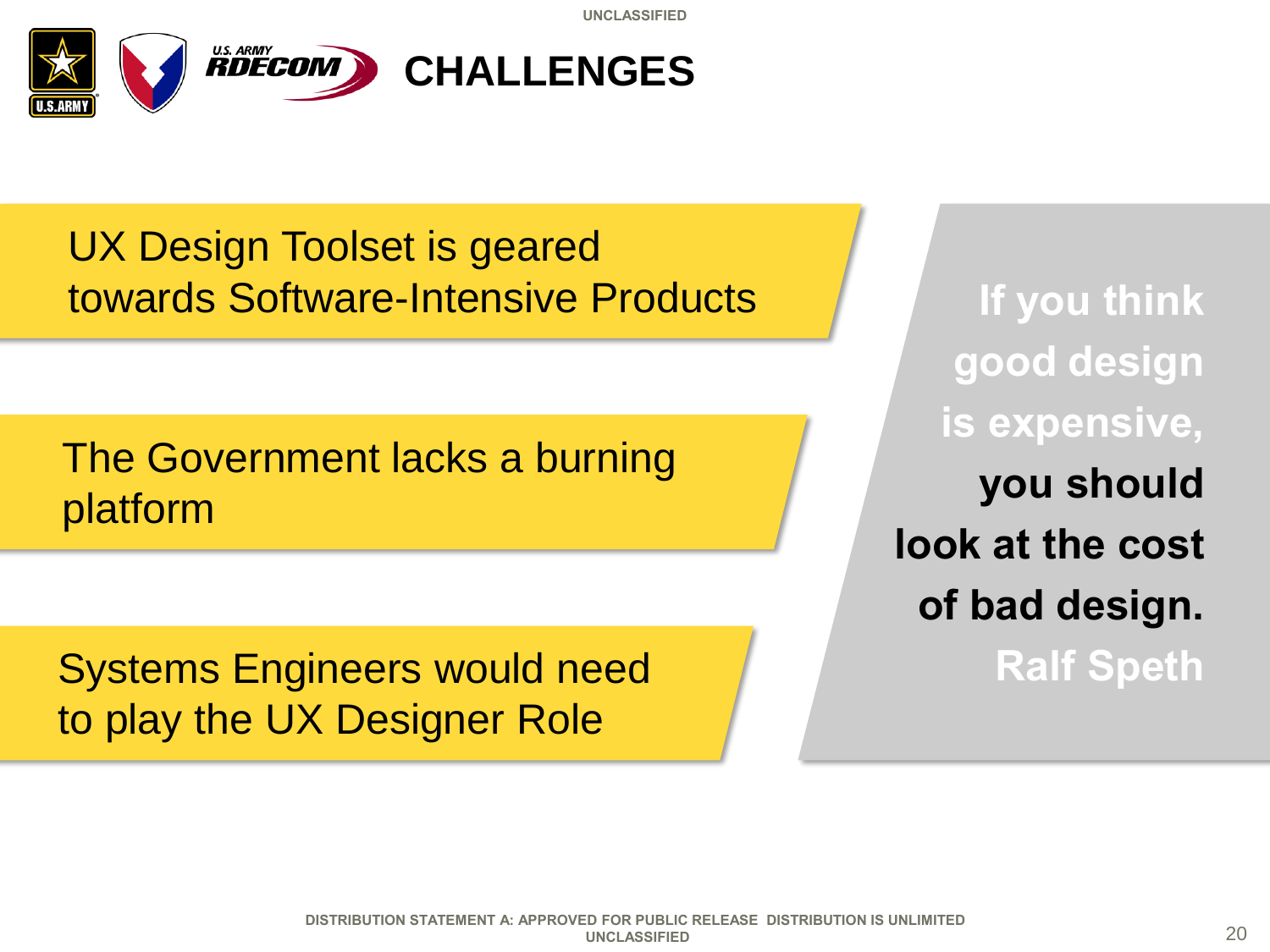

# **THANK YOU QUESTIONS?**

#### Contact Information



radhika.j.patel2.civ@mail.mil rpat5490@gmail.com



973-724-1568



https://www.linkedin.com/in/radhika-patel-25388173/